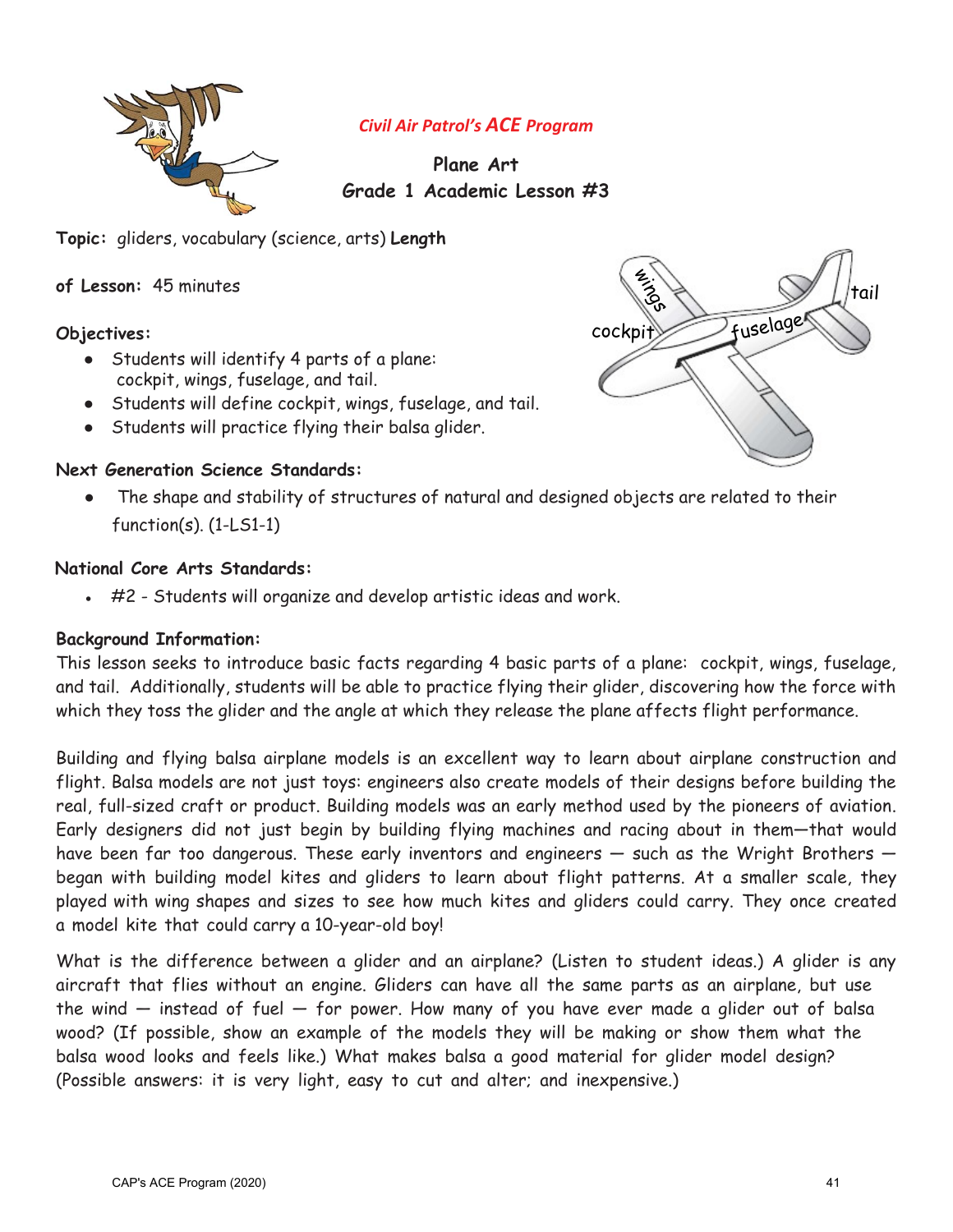#### **Materials:**

- balsa planes (provided by CAP)

- ink pen

- markers or water color paint

- chalkboard (dry erase board/marker)

**NOTE:** Use the balsa planes that CAP sent to you for use with this lesson. This activity is a great activity to use water color paint! It works nicely on the balsa planes, and kids love the opportunity to paint.

### **Lesson Presentation:**

- 1. Begin by casually flying a balsa plane in the class with as little attention given to the students as possible. Ask a student to please catch the plane for you. Speak your thoughts while tossing the plane, such as, "I wonder what will happen if I point my airplane up a bit more and toss it," "Maybe if I toss it as hard as I can, it will fly farther," or "I wonder what will happen if I remove the tail parts of the plane." After a few tosses and thinking aloud, act like you just realized that your students are all watching you. Ask the students if they would like to build a plane like yours and practice flying it.
- 2. Tell students that they must agree not to test their plane until you have given them permission to do so. Tell them that after their plane is built, you have a few things to tell them before they fly their plane.
- 3. Distribute one balsa plane to each student. Help them assemble their plane.
- 4. Draw an outline of an airplane on the board. Draw arrows to the 4 parts of the plane you are about to discuss (wings, tail, fuselage, and cockpit).
- 5. Tell students that before they fly their plane, you want them to learn some parts of the plane. Point to the wings. Ask students if they know what this part of the plane is. Confirm that the correct answer is wings. Write "wings" next to the arrow pointing to the wings on the picture on the board. Ask students if they can explain why it is important for a plane to have wings. Explain that when air flows over the wings of the plane, it helps the plane stay lifted in the air. There is a push upward below the wings and a pull above the wings. The wings help the plane sail through the air.
- 6. Ask the students what we call the end of the plane. Confirm that we call it the tail. Write "tail" next to the arrow pointing to the tail of the airplane on the board. Ask students what they think the tail does. Confirm that it helps the plane stay in control and fly straight through the air. (It helps stabilize and balance the plane.) (If using the CAP balsa airplanes, tell students that there are two pieces that make up the tail area of their airplane; the piece in the back that fits on top of the fuselage, and the other piece that is inserted horizontally.)
- 7. Ask students what the long part of the plane is; the part that goes through the wings and seems to end with the tail. Tell students that this part is called the fuselage. Have students pronounce the name with you: few – suh – lodge. Write "fuselage" next to the arrow pointing to the fuselage of the airplane on the board. Ask students if they know what the fuselage is. Explain that it is just the body of the plane. Everything is connected to the fuselage, and luggage and people fit inside the fuselage.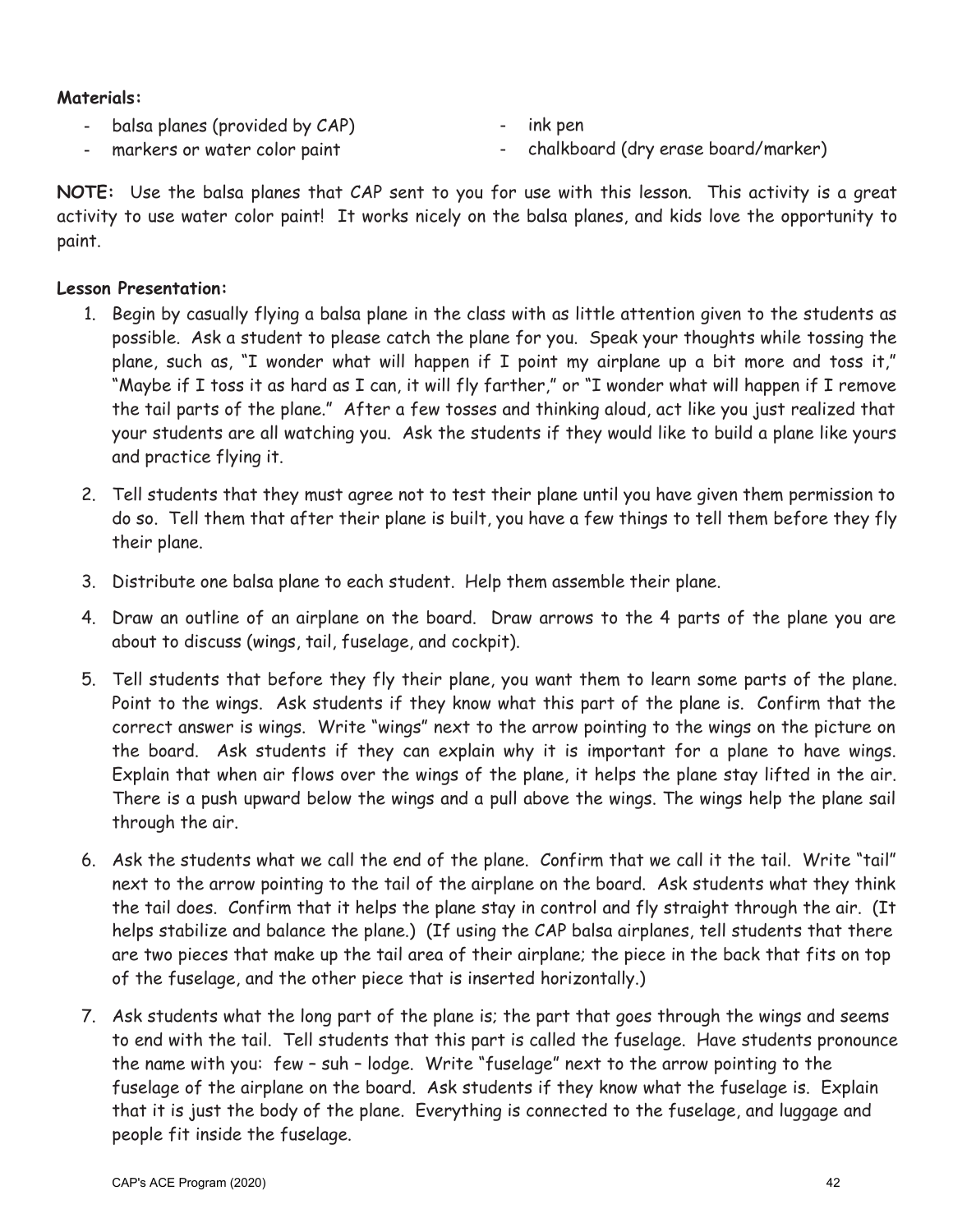8. Ask students to point to the place where the pilots would sit. Confirm that the pilots sit toward the front of the plane in the fuselage. Ask students what we call the front of the fuselage where the pilot sits. Confirm that we call this the cockpit. Write, "cockpit" next to the arrow pointing to the cockpit of the airplane on the board.

9. Check for understanding by calling out the 4 pasts of the plane and observing that students point to the correct part of the plane.

10. Ask students to write their name on either the tail or the fuselage with an ink pen. Tell students to only use white or yellow paint or markers if they color over their name.

11. Use this short video ["Let's Build a Plane"](https://youtu.be/rD602zNMzI4) to review the parts of the parts of the airplane.

12. Allow students to decorate their plane using markers or water color paint.

13. Ask students to try different things when flying their plane to see what helps their plane fly the best. Does it work better if they toss their plane hard or softly? Does it fly better if they toss it straight or angle it up or down? What happens if the wings or parts of the tail are removed?

14.Once students have had a few minutes to practice flying their airplane, call everyone together to allow students to share what they thought worked well or what did not.

## **Summarization:**

Ask students to share what they learned today. (Make sure that all of the parts of the plane and function of the parts are mentioned.) Question prompts: why did your plane perform the way it did? Why did the best plane fly so well? What would you do differently if you made another plane? What could you add to your plane to improve it?

**Character Connection:** Express to students that just as they colored their airplane to make it look nice, they have the opportunity each day to color their classroom by their attitudes. Being nice, sharing, helping, smiling, and putting forth one's best effort are the best decorations in the classroom. Those things make the class, as well as the world a beautiful place.

#### **Assessment:**

- teacher observation
- "Airplane Art Parts" (optional extension worksheet)

Drug Demand Reduction (DDR) Connection: See page 9.

**Additional activity ideas to enrich and extend the primary lesson (optional):**

- Have an airplane flying contest to see whose airplane stays in the air the longest or whose airplane flies the farthest.
- Complete the "Airplane Art Parts" worksheet. Answers: 1. tail 2. wings 3. cockpit 4. fuselage